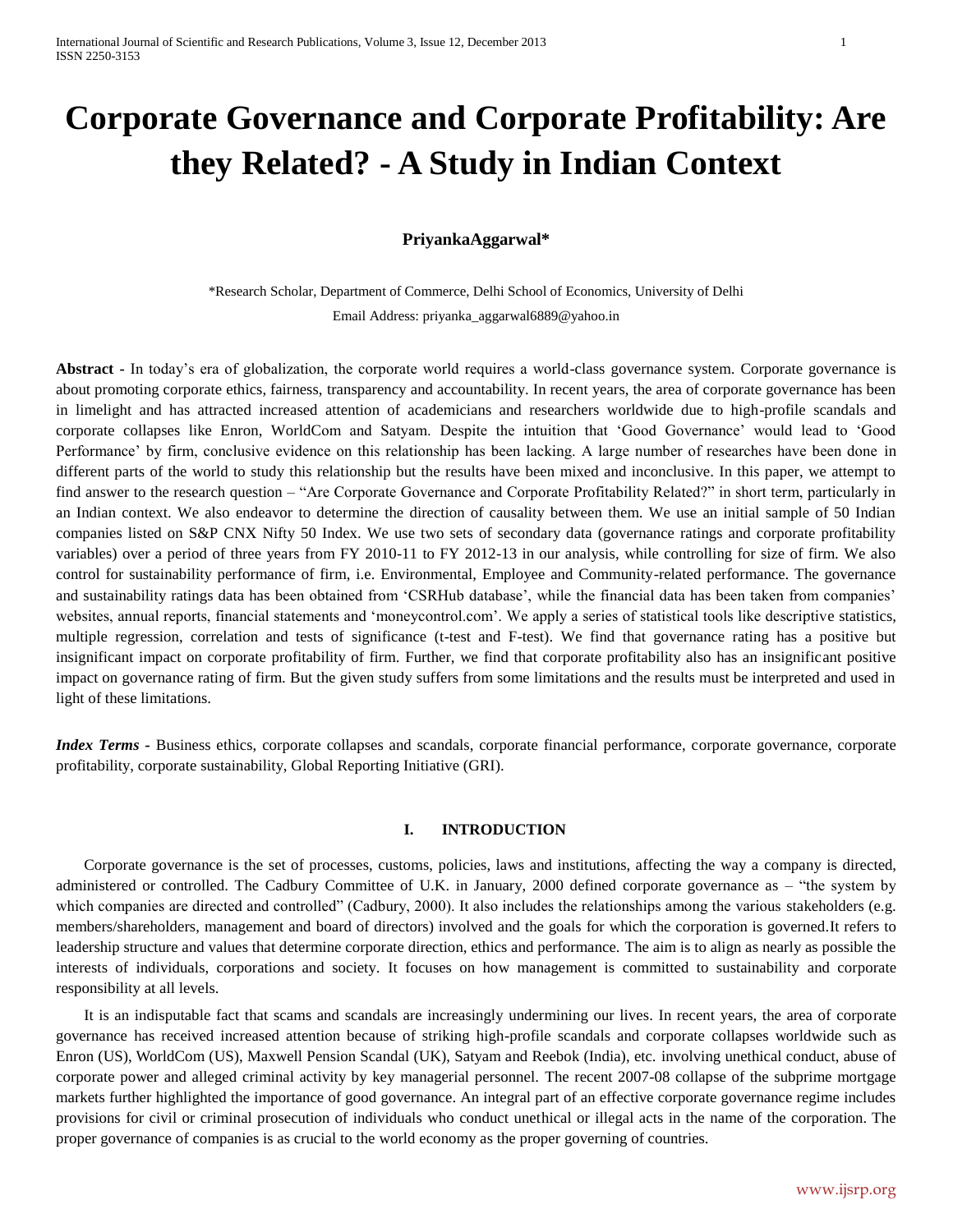A large number of studies in past have examined the relationship between corporate governance and corporate financial performance, but the results have been mixed and inconclusive. Eccles et al. (2012) recommended that for sustainability to be embedded in the organizational culture, the governance structure needs to be tailored accordingly. They emphasized on the significance of two key elements of Corporate Governance, i.e. Board of Directors (BOD) and Executive Compensation, to ensure sustainable growth of the organization. In this paper, we examine and analyze the relationship between corporate governance and corporate profitability in short run in an Indian context.

# **II. OBJECTIVES OF THE STUDY**

The objectives of this study are as follows:

- To provide an overview of the concept of corporate governance.
- To present a brief review of literature through survey of important previous researches establishing a relationship between corporate governance and corporate financial performance.
- To empirically study the relationship between corporate governance and corporate profitability over short term in an Indian context.
- To determine direction of causality in the given relationship.

# **III. CONCEPT OF CORPORATE GOVERNANCE**

As per Report of the SEBI Committee on Corporate Governance, February 2003 - the fundamental objective of corporate governance is to enhance the long-term shareholder value, while at the same time protecting the interests of other stakeholders by improving the corporate performance and accountability (SEBI, 2003). Corporate Governance lays down the framework for creating long-term trust between companies and the stakeholders. Good governance is integral to the very existence of a company. It inspires and strengthens investor's confidence by ensuring company's commitment to higher growth and profits. SEBI believes that companies having good corporate governance system in place are rewarded by investors and markets with high valuations. In practice, there are four principles of good corporate governance, which are: (1) transparency; (2) accountability; (3) responsibility; and (4) fairness (Aras &Crowther, 2008).

The companies are required to disclose their governance structure in their corporate reports. The Standard Disclosures under Governance Aspect as per G4 Sustainability Reporting Guidelines by Global Reporting Initiative (GRI) include:

- Governance Structure and its Composition;
- Role of highest governance body in setting organization's purpose, values, and strategy;
- Competencies and Performance Evaluation of highest governance body;
- Role of highest governance body in Risk Management;
- Role of highest governance body in Sustainability Reporting;
- Role of highest governance body in evaluating Sustainability Performance;
- Remuneration and Incentives (Global Reporting Initiative, 2013).

The quality of corporate governance primarily depends on the following factors, which consequently affect the corporate performance:

- Integrity of management
- Size of Board (the larger the board, the better it is)
- Ability of board, qualifications/expertise and commitment of board members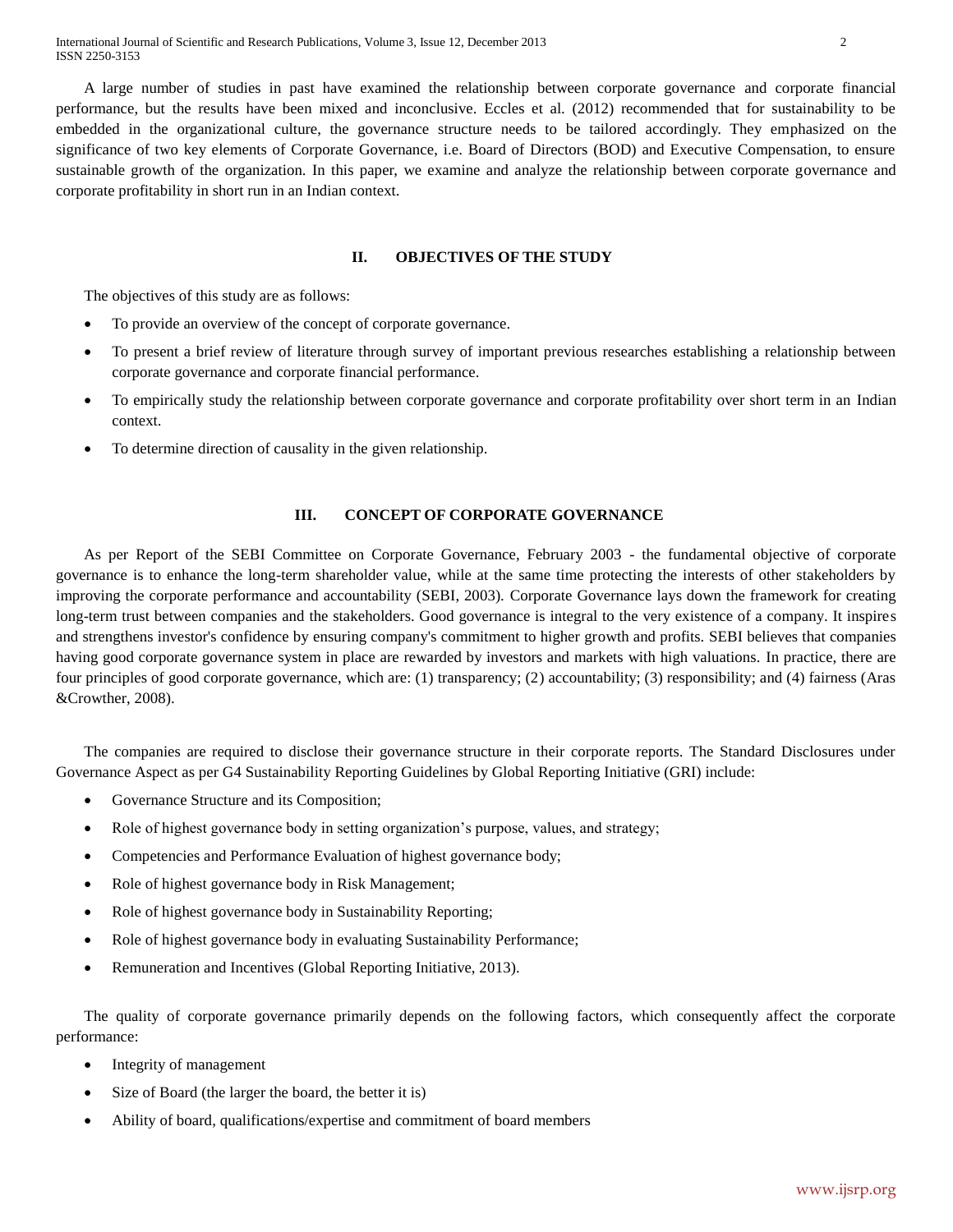- Frequency of Board Meetings
- Insider Trading and Whistle Blower Policy
- Quality of corporate reporting
- Stakeholder Engagement (participation of stakeholders in management)
- Independent Directors (protect overall organizational and stakeholders interest)
- Board Committees Audit Committee, Remuneration Committee, Nomination Committee, Investor Grievance Committee, Risk Management Committee, etc.
- Class Action Suits
- Role and Rotation of Auditors

## **IV. LITERATURE REVIEW**

Considerable theoretical, review and empirical researches have been done globally to study the relationship between governance and corporate performance. Although broadly the conclusion has been that 'Good Governance Does Pay" (Eisenhofer, 2010), but conclusive evidence linking good governance to good performance has been lacking and the existing studies have yielded mixed results (Pande, 2011). Also, the conclusiveness of studies varies across countries (Mani &Sreedharan, 2004).

**Gompers et al. (2003)** performed their study using governance index for 1500 large US firms, and found that the risk-adjusted returns of firms with strong governance were 8.5% higher than firms with poor governance. **Brown and Caylor (2004)** found positive association between corporate governance scores (after adjusting for industry effects) and financial performance of firm (based on dividend payout, yield, profitability and shareholder returns). One of the key findings of **Mani and Sreedharan (2004)**, a study conducted by CRISIL Ratings in Indian context over a 3 years period was that superior governance practices of firm are positively and significantly correlated to market valuation of firm. **Van de Velde et al. (2005)** observed that portfolios with above-average governance scores outperformed the portfolios with below-average governance scores. **Governance Metrics International and Byun (2006)** found that companies with higher governance ratings enjoyed higher profits and returns. **Ashaugh-Skaife and Lafond (2006); Derwall and Verwijmeren (2007)** analyzed the linkage between Governance Metrics International (GMI) governance ratings and the firm's cost of equity capital. They suggested that firms with higher governance scores demonstrate lower risk to investors, and thus, enjoy lower cost of capital. **Sachs (2007)** suggested that investments in highly governed companies significantly outperform the investments made in poorly governed companies. **Balasubramanium et al. (2008)** found a positive and statistically significant association between their overall India Corporate Governance Index (ICGI) and Tobin's Q value (used as proxy for market value of firm) and further this association was stronger for more profitable firms and firms with higher growth prospects. **Selvaggi and Upton (2008)** commented on direction of causality and stated that good governance causes good firm performance, rather than vice versa.

However, **Mukherjee and Ghosh (2004)** portrayed a dismaying scenario and concluded that corporate governance in India is still in a young and developing stage and that the investment decisions of Indian investors are volatile, not based on governance practices of firms. **Chidambaram et al. (2006)** found no significant performance difference between firms with good governance changes and firms with bad governance changes and thus, rejected the hypothesis that better governance leads to better financial performance. This result is consistent with those of **Core et al. (2006);** and**Statman and Gluskhov (2009)**, who found no significant relationship between corporate governance and firm performance. **Azim (2012)** observed that different governance elements have varying impact on corporate performance and profitability. TABLE – 1 given below summarizes the findings of literature review on this relationship.

| <b>S. No.</b> | <b>Study</b>               | <b>Relationship</b>                          |
|---------------|----------------------------|----------------------------------------------|
|               | Gompers et al. (2003)      | Positive, but not significant                |
|               | Brown and Caylor (2004)    | Positive                                     |
|               | Mani and Sreedharan (2004) | Positive and Significant over 3 years period |
|               | Mukherjee and Ghosh (2004) | Not Significant                              |
|               | Van de Velde et al. (2005) | Positive, but not significant                |

**TABLE – 1: Relationship between Corporate Governance and Corporate Financial Performance**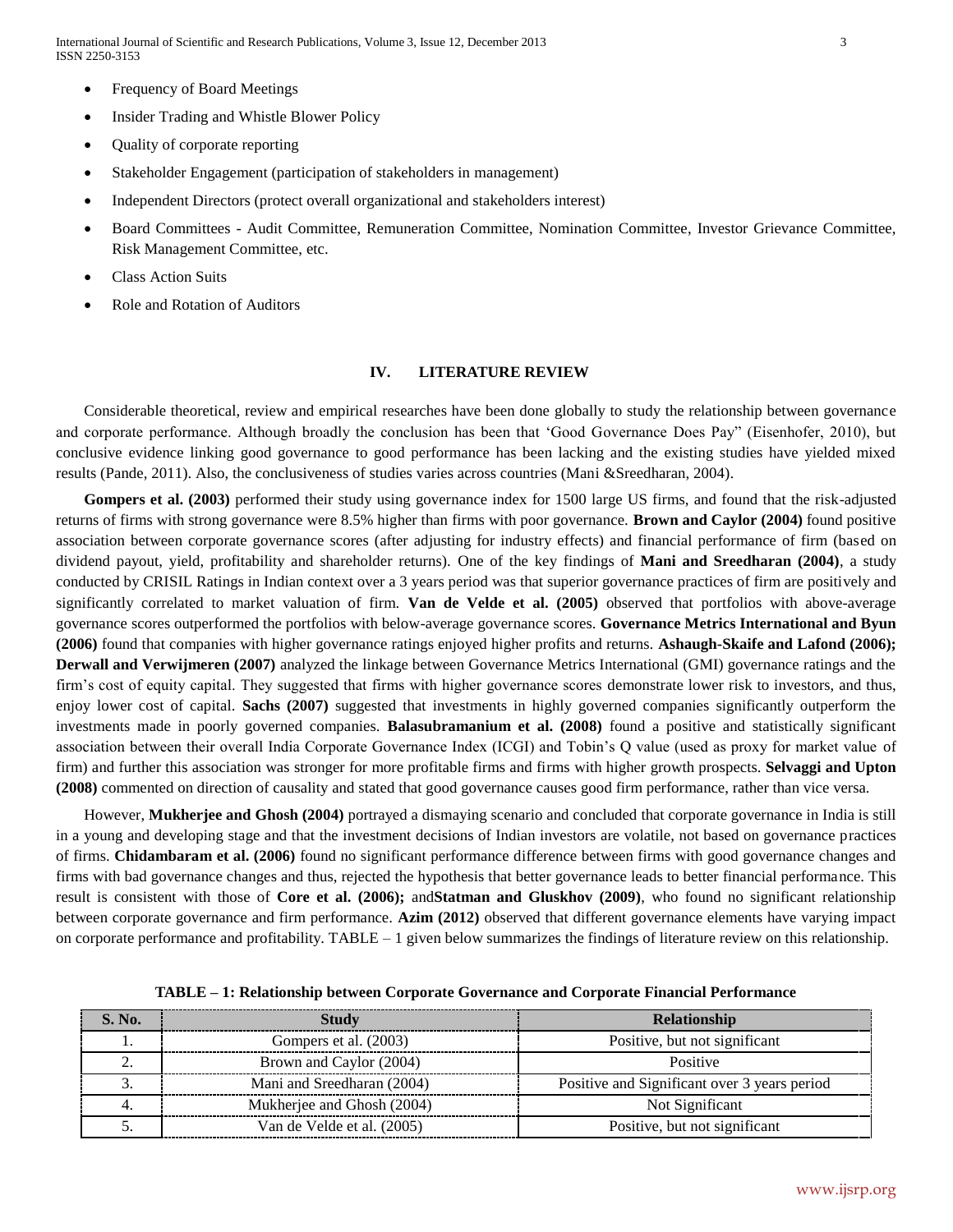| <b>S. No.</b> | <b>Study</b>                                     | Relationship                                 |
|---------------|--------------------------------------------------|----------------------------------------------|
| 6.            | Chidambaram et al. (2006)                        | Not Significant                              |
| 7.            | Core et al. (2006)                               | Not Significant                              |
| 8.            | Governance Metrics International and Byun (2006) | Positive                                     |
| 9.            | Sachs (2007)                                     | Positive and Significant                     |
| 10.           | Balasubramanium et al. (2008)                    | Positive and Significant                     |
| 11.           | Selvaggi and Upton (2008)                        | Positive and emphasizes one way causality    |
| 12.           | Statman and Gluskhov (2009)                      | Not Significant                              |
| 13.           | Eisenhofer (2010)                                | Positive                                     |
| 14.           | Pande (2011)                                     | Mixed and Inconclusive                       |
| 15.           | Azim $(2012)$                                    | Mixed results                                |
| 16.           | Aggarwal (2013)                                  | Positive and Significant over 2 years period |

The above table shows mixed and inconclusive results on the relationship between corporate governance and financial performance. Thus, we empirically test this relationship in the given paper in an Indian context.

## **V. HYPOTHESIS**

On the basis of theory and literature review and keeping in view the research objectives, we have formulated the following **two hypotheses:**

| <b>Hol:</b> Governance rating of company has no impact on its profitability. |
|------------------------------------------------------------------------------|
| Ha1: Governance rating of company has an impact on its profitability.        |
|                                                                              |
| Ho2: Corporate profitability has no impact on governance rating of company.  |
| Ha2: Corporate profitability has an impact on governance rating of company.  |
|                                                                              |

# **VI. RESEARCH METHODOLOGY**

Statistical tools such as descriptive statistics and regression have been applied using Microsoft Excel to study the relationship between corporate governance and corporate profitability using secondary data. The average data over a period of three years from FY 2010-11 to FY 2012-13 has been used to enable cross-sectional analysis.

# **6.1 SAMPLE SELECTION**

# **The criterion for sample selection is as follows:**

| Final Sample $=$                                                                  | 34 |
|-----------------------------------------------------------------------------------|----|
| Less: Companies whose required governance data is not available $=$               | 02 |
| Less: Companies whose annual financial data as on $31st$ March is not available = | 04 |
| Less: Banks and Financial Companies $=$                                           | 10 |
| Companies listed on S&P CNX Nifty 50 Index as on 31st March, $2013 =$             | 50 |
|                                                                                   |    |

Thus, the final sample consists of 34 Indian non-financial companies, which are listed on the NSE as on 31<sup>st</sup> March, 2013 and whose required financial and governance ratings data is readily available.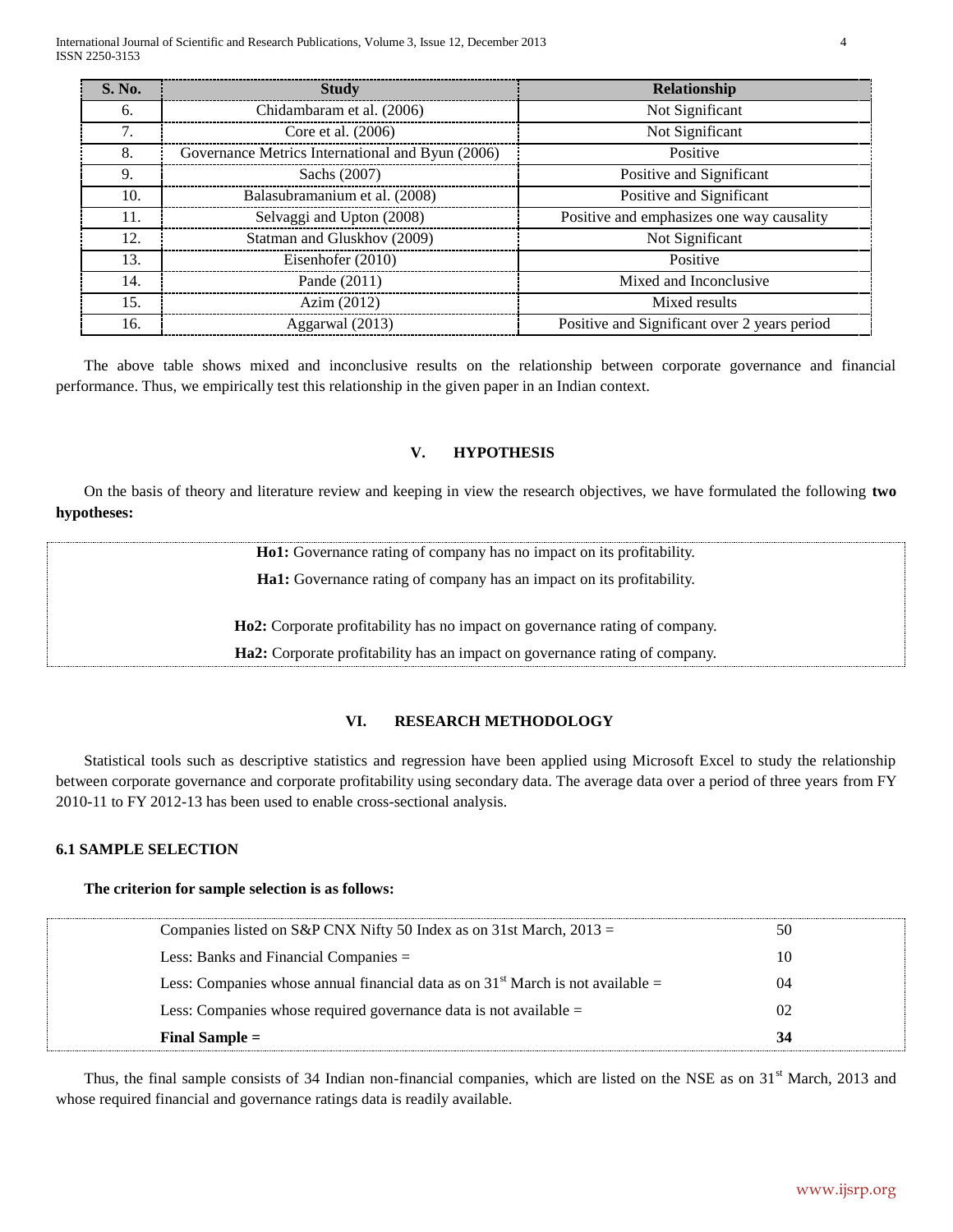## **6.2 VARIABLES AND DATA SOURCES**

This paper uses two sets of secondary data. The financial data consists of four measures of corporate profitability - Return on Assets (ROA), Return on Equity (ROE), Return on Sales (ROS) and Return on Capital Employed (ROCE). The financial data has been obtained from companies' website, reports and 'moneycontrol.com'. The governance ratings of companies have been used as proxy for corporate governance performance quotient. Also, the study uses certain control variables which may have effect on the company's governance structure and this relationship. These are - size of firm (as proxied by natural log of total assets), and environment, community and employee-related sustainability performance of companies. "CSRHub database", which claims to be world's largest corporate sustainability ratings database and principally adheres to GRI guidelines, has been used to obtain the governance, community, employee and environment ratings data. The governance ratings used in this study are based on three parameters - Board, Leadership Ethics and Transparency & Reporting.

## **6.3 EMPIRICAL MODEL**

This study makes use of two empirical models in order to study the relationship between corporate governance and corporate profitability. We apply statistical tools like descriptive statistics and regression using Microsoft Excel. The two models are explained in the following sub-sections.

#### **6.3.1 FIRST MODEL**

The first model has been designed to analyze the impact of governance of companies on their profitability. Thus, the independent variable used in this model is governance rating of firm (GOV) and corporate profitability measures - ROA, ROE, ROS and ROCE have been used as dependent variables. Further we have controlled for size of company (SIZE) and company's performance along employees (EMP), community (COM) and environmental (ENV) dimensions. The five regression equations analyzed in this model are as follows:

| $ROA = c + b1$ .GOV + b <sub>2</sub> .EMP + b <sub>3</sub> .ENV + b <sub>4</sub> .COM + b <sub>5</sub> .SIZE | (1) |
|--------------------------------------------------------------------------------------------------------------|-----|
| $ROE = c + b1$ .GOV + $b2$ .EMP + $b3$ .ENV + $b4$ .COM + $b5$ .SIZE                                         | (2) |
| $ROS = c + b1$ .GOV + b <sub>2</sub> .EMP + b <sub>3</sub> .ENV + b <sub>4</sub> .COM + b <sub>5</sub> .SIZE | (3) |
| $ROCE = c + b1$ .GOV + $b2$ .EMP + $b3$ .ENV + $b4$ .COM + $b5$ .SIZE                                        | (4) |

## **6.3.2 SECOND MODEL**

The second model has been designed to analyze the impact of corporate profitability on the governance rating of firm. Thus, the independent variables used here are corporate profitability measures - ROA, ROE, ROS and ROCE and governance rating (GOV) has been used as dependent variable in this model. The regression equation used is as follows:

| $GOV = c + b_1 .ROA + b_2 .ROE + b_3 .ROS + b_4 . ROCE + b_5 . SIZE$ |  |
|----------------------------------------------------------------------|--|

#### **VII. RESULTS**

The descriptive statistics for key variables used in this paper have been summarized below in TABLE  $-2$ .

**TABLE – 2: Descriptive Statistics**

| <b>Particulars</b>  | ROA (%) | $ROE($ %) | ROS(%) | ROCE(%) | GOV(%) |
|---------------------|---------|-----------|--------|---------|--------|
| Mean                | 15.92   | 21.36     | 29.79  | 25.51   | 47.48  |
| <b>Median</b>       | 3.60    | 15.28     | 21.81  | 16.88   |        |
| Std. Dev.           | 9.94    | 18.30     | 22.86  | 23.01   | 7.46   |
| <b>Observations</b> | 34      | 34        |        | 34      | 34     |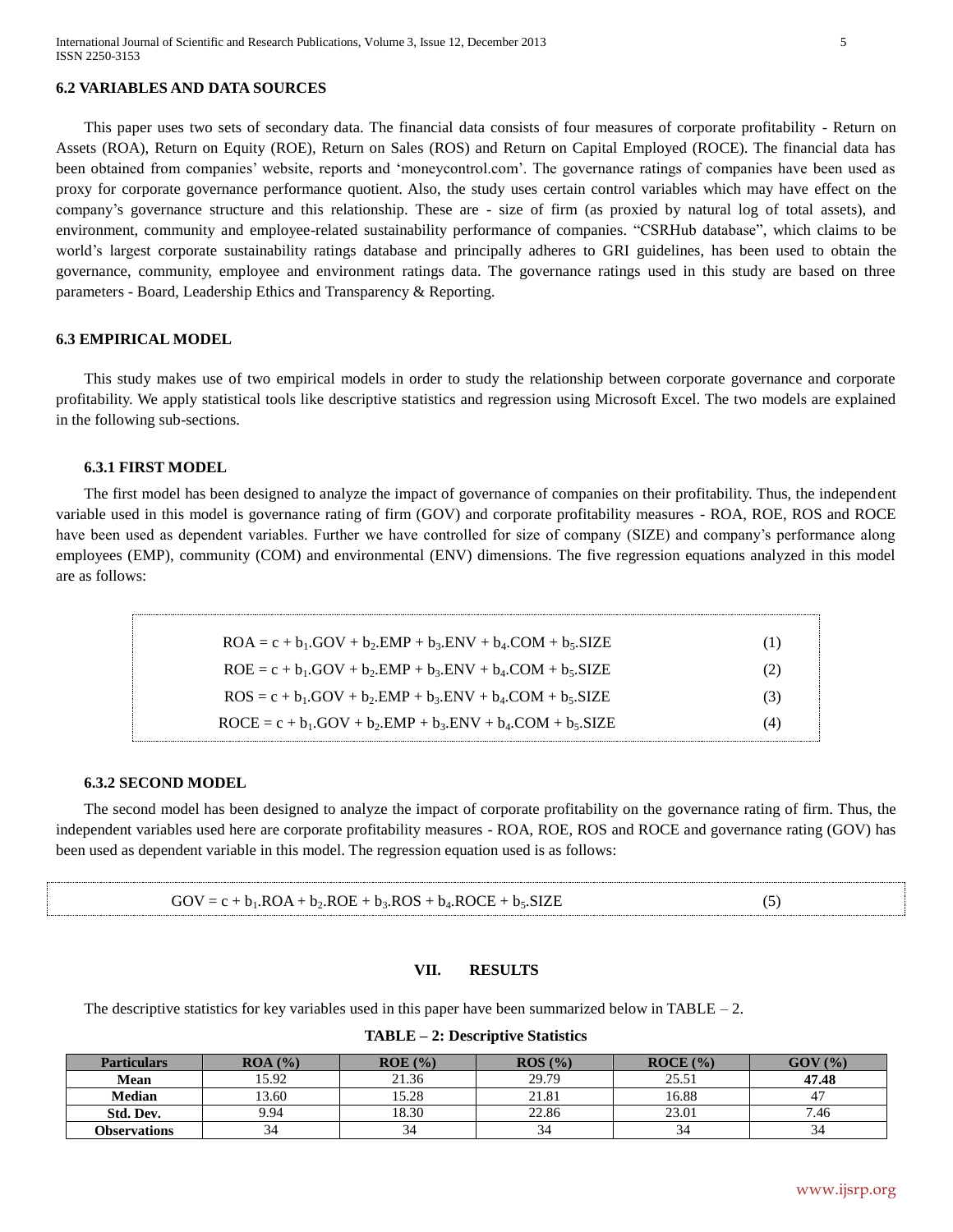From above table, we observe that the mean value for governance rating is 47.48%, which is quite a low rating. Thus, the Indian companies should strive to improve their governance by emphasizing on ethics, transparency and accountability, so as to achieve higher ratings. Now, the results of first model have been summarized in TABLE – 3 below.

| <b>Particulars</b> |      | $\mathbf{R}^2$ | Adjusted $\mathbb{R}^2$ | ъ     | <b>Significance of F</b> | <b>Beta Coefficient for GOV</b><br>$(b_1)$ | <b>p</b> -value |
|--------------------|------|----------------|-------------------------|-------|--------------------------|--------------------------------------------|-----------------|
| <b>ROA</b>         | .489 | .239           | .103                    | . 760 | .154                     | 0.424                                      | .281            |
| <b>ROE</b>         | .434 | .188           | .043                    | 1.298 | .293                     | 0.076                                      | .918            |
| <b>ROS</b>         | .435 | .189           | .044                    | .305  | .290                     | 2.229                                      | $.021*$         |
| <b>ROCE</b>        | .414 | .171           | .023                    | 1.156 | .355                     | 0.120                                      | .898            |

**TABLE – 3: Results Summary for First Model**

\* Significant at 5% level of Significance

Now, the results of second model showing impact of corporate profitability on governance rating have been summarized in TABLE – 4 below.

| <b>Particulars</b> | <b>Coefficients</b> | p-value |
|--------------------|---------------------|---------|
| <b>ROA</b>         | 0.404               | 0.125   |
| <b>ROE</b>         | $-0.124$            | 0.746   |
| <b>ROS</b>         | 0.031               | 0.615   |
| <b>ROCE</b>        | $-0.046$            | 0.891   |
| <b>SIZE</b>        | .666                | 0.280   |

|                          | 1.000 |
|--------------------------|-------|
| R                        | 0.406 |
| <b>R</b> Square          | 0.165 |
| <b>Adjusted R Square</b> | 0.016 |
|                          | 1.105 |
| <b>Significance of F</b> | 0.380 |

# **VIII. FINDINGS AND CONCLUSIONS**

## **The key findings of first model that can be inferred from TABLE-3 are as follows:**

- All the correlation coefficients (R) are positive and approximately close to 50%. Thus, there is positive correlation between corporate governance and corporate profitability.
- All the beta  $(b_1)$  values are positive. Thus, governance rating has positive impact on corporate profitability.
- Further, we find that only p-value in case of Return on Sales (ROS) is significant at 5% level of significance, since .021 is less than .05. Thus, Governance rating of company has a significant impact on ROS, but not on other three profitability measures.
- Overall, we may conclude that corporate governance has positive but not significant impact on corporate profitability. Hence, we do not reject the first null hypothesis (Ho1).

# **The key findings of second model that can be inferred from TABLE-4 are as follows:**

- The correlation coefficient (R) 0.406 shows that association between corporate governance and profitability is positive and 40.6%.
- The beta coefficients show that ROA and ROS positively impact governance rating of company, while ROE and ROCE have negative impact.
- Further, none of the p-values in less than 0.05.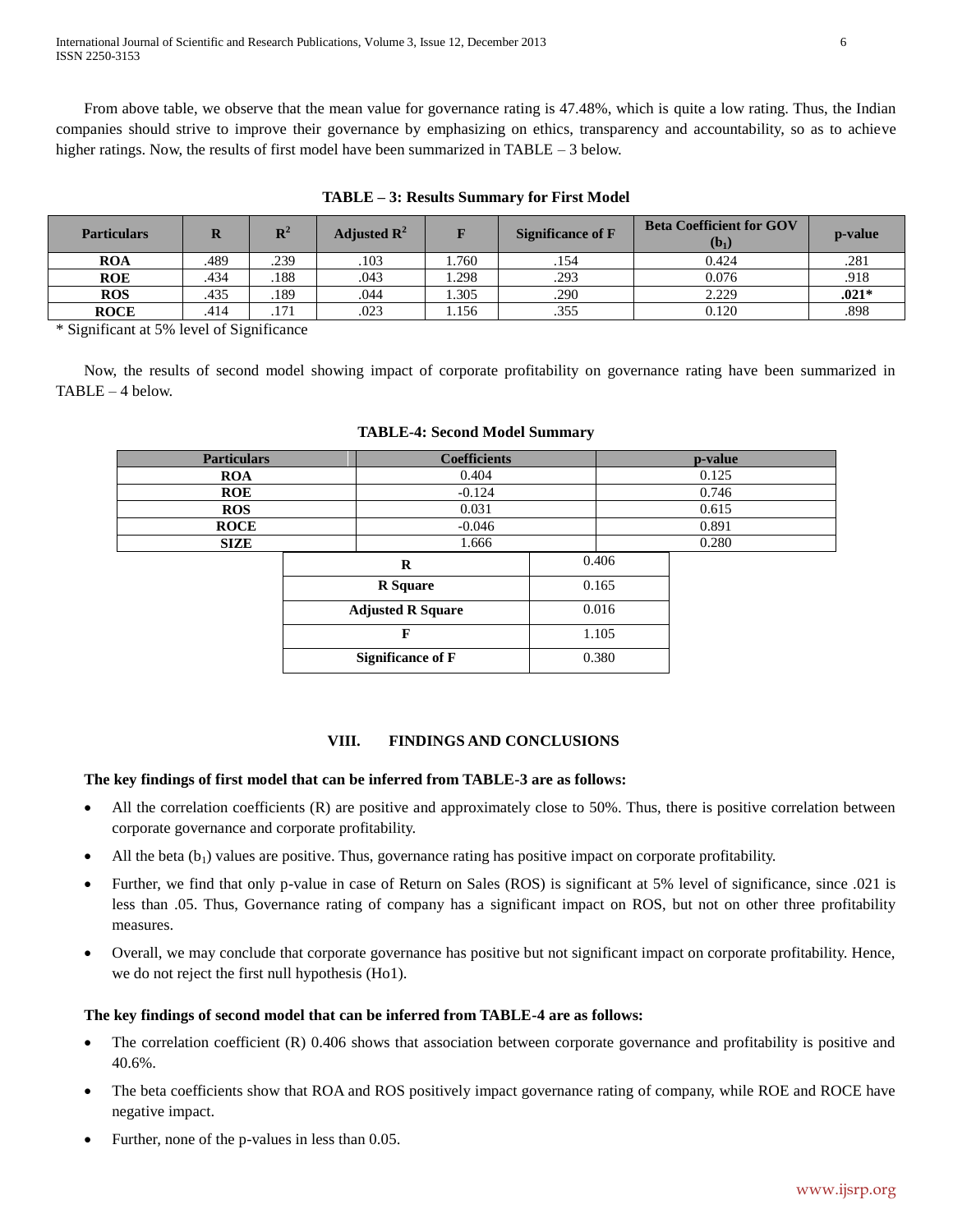International Journal of Scientific and Research Publications, Volume 3, Issue 12, December 2013 7 ISSN 2250-3153

 Thus, we may conclude that corporate profitability has no significant impact on governance rating of company. Hence, we do not reject the second null hypothesis (Ho2).

This paper attempts to analyze the relationship and to establish the direction of causality between corporate governance and corporate profitability. But we do not find any evidence to suggest significant relationship between them. Our conclusion that corporate governance has positive impact on corporate profitability in short term supports existing research results of Mani and Sreedharan (2004); Aggarwal (2013), but with a difference that they suggested significant relationship, while our results suggest no significant association.

Also the Indian companies should improve the way in which their companies are governed by taking care of the interest of various stakeholder groups and by emphasizing on qualified and independent directors, business ethics, transparency and fairness in corporate disclosures, whistle blower protection mechanism and accountability.

## **IX. LIMITATIONS OF STUDY**

## **This paper suffers from some limitations which should be addressed by the future researchers:**

- Limited sample size
- Short frame of research
- Market-based measures such as share prices, stock returns, market value of firm, etc have been ignored.
- Various control variables (e.g. firm's age, growth, leverage, risk, R&D, industry, etc.) have not been incorporated in our analysis.
- Corporate governance is a vast concept and is difficult to measure with objectivity and hence measure used in this study may be subjective and not a comprehensive measure.

## **REFERENCES**

Aggarwal, P. (2013). Impact of Corporate Governance on Corporate Financial Performance. *IOSR Journal of Business and Management (IOSR-JBM), 13*(3), 01-05.

- Aras, G., & Crowther, D. (2008). Governance and sustainability: An investigation into the relationship between corporate governance and corporate sustainability. *Management Decision, 46*(3), 433-448.
- Ashbaugh-Skaife, H., & Lafond, R. (2006, August). Corporate Governance and the Cost of Equity Capital: An Analysis of U.S. and Non-U.S. Firms' GMI Ratings. Retrieved from http://www.gmiratings.com/Performance.aspx
- Azim, M. I. (2012). Corporate governance mechanisms and their impact on company performance: A structural equation model analysis. *Australian Journal of Management*, *37*(3), 481-505.
- Balasubramanian, B. N., Black, B. S., & Khanna, V. S. (2008). Firm Level Corporate Governance in Emerging Markets: A case study of India. *ECGI-Law Working Paper*, *119*(2009), 08-011. Retrieved from http://papers.ssrn.com/sol3/papers.cfm?abstract\_id=992529
- Brown, L. D., & Caylor, M. L. (2004). Corporate Governance Study: The Correlation between Corporate Governance and Company Performance. Institutional Shareholder Services (ISS). Retrieved from http://www.stybelpeabody.com/issscoresandshareholdervalue.pdf
- Cadbury, S.A. (2000, January). The Corporate Governance Agenda. *Corporate Governance, 8*(1).

Chidambaran, N. K., Palia, D., & Zheng, Y. (2006). Does Better Corporate Governance "Cause" Better Firm Performance. *Unpublished working paper*.

- Core, J. E., Guay, W. R., & Rusticus, T. O. (2006). Does weak governance cause weak stock returns? An examination of firm operating performance and investors' expectations. *The Journal of Finance*, *61*(2), 655-687.
- Derwall, J., & Verwijmeren, P. (2007, January). Corporate governance and the cost of equity capital: Evidence from GMI's governance rating. European Centre for Corporate Engagement (ECCE) Research Note 06-01. Retrieved from http://arno.unimaas.nl/show.cgi?fid=16114
- Eccles, R. G., Ioannou, I., &Serafeim, G. (2012). *The impact of a corporate culture of sustainability on corporate behavior and performance* (No. w17950). National Bureau of Economic Research.
- Eisenhofer, J. W. (2010). Does Corporate Governance Matter to Investment Returns?. Grant & Eisenhofer P.A. Retrieved from http://www.gelaw.com/wpcontent/uploads/2011/05/ART\_004A\_corp\_governance\_colorchart.pdf
- Global Reporting Initiative (GRI). (2013). *G4 Sustainability Reporting Guidelines: Reporting Principles and Standard Disclosures*. Global Reporting Initiative. Retrieved from https://www.globalreporting.org/resourcelibrary/GRIG4-Part1-Reporting-Principles-and-Standard-Disclosures.pdf
- Gompers, P., Ishii, J., & Metrick, A. (2003). Corporate governance and equity prices. *The Quarterly Journal of Economics*, *118*(1), 107-156.